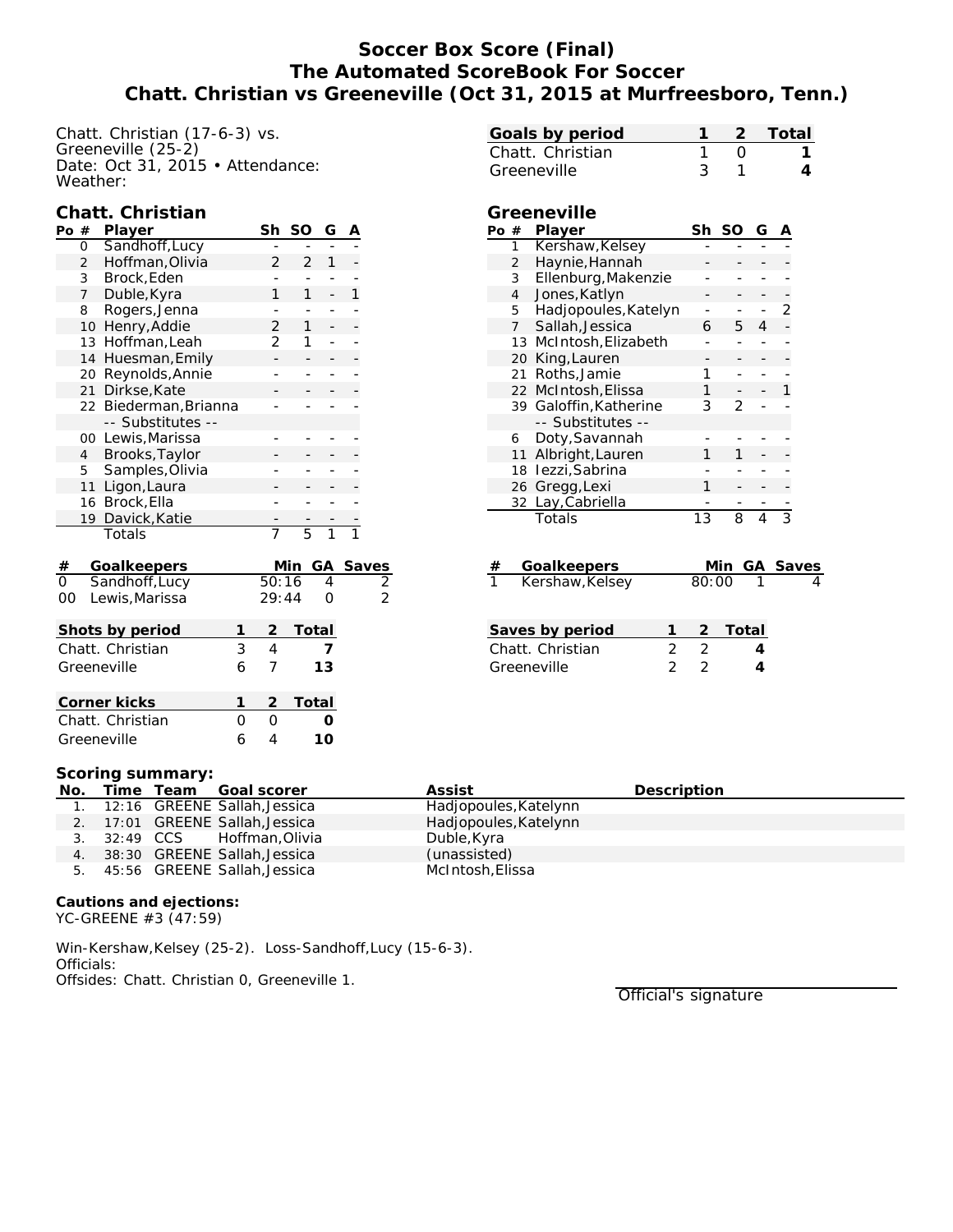# **Play-by-Play Summary (1st period) Chatt. Christian vs Greeneville (Oct 31, 2015 at Murfreesboro, Tenn.)**

### **Chatt. Christian Starters:**

- Sandhoff,Lucy
- Hoffman,Olivia
- Brock,Eden
- Duble,Kyra
- Rogers,Jenna
- Henry,Addie
- Hoffman,Leah
- Huesman,Emily
- Reynolds,Annie
- Dirkse,Kate
- Biederman,Brianna
- 00:00 Sandhoff,Lucy at goalie for Chatt. Christian.
- 00:00 Kershaw,Kelsey at goalie for Greeneville.

### **Greeneville Starters:**

- 1 Kershaw, Kelsey
- Haynie,Hannah
- Ellenburg,Makenzie
- Jones,Katlyn
- Hadjopoules,Katelynn
- Sallah,Jessica
- McIntosh,Elizabeth
- King,Lauren
- Roths,Jamie
- McIntosh,Elissa
- Galoffin,Katherine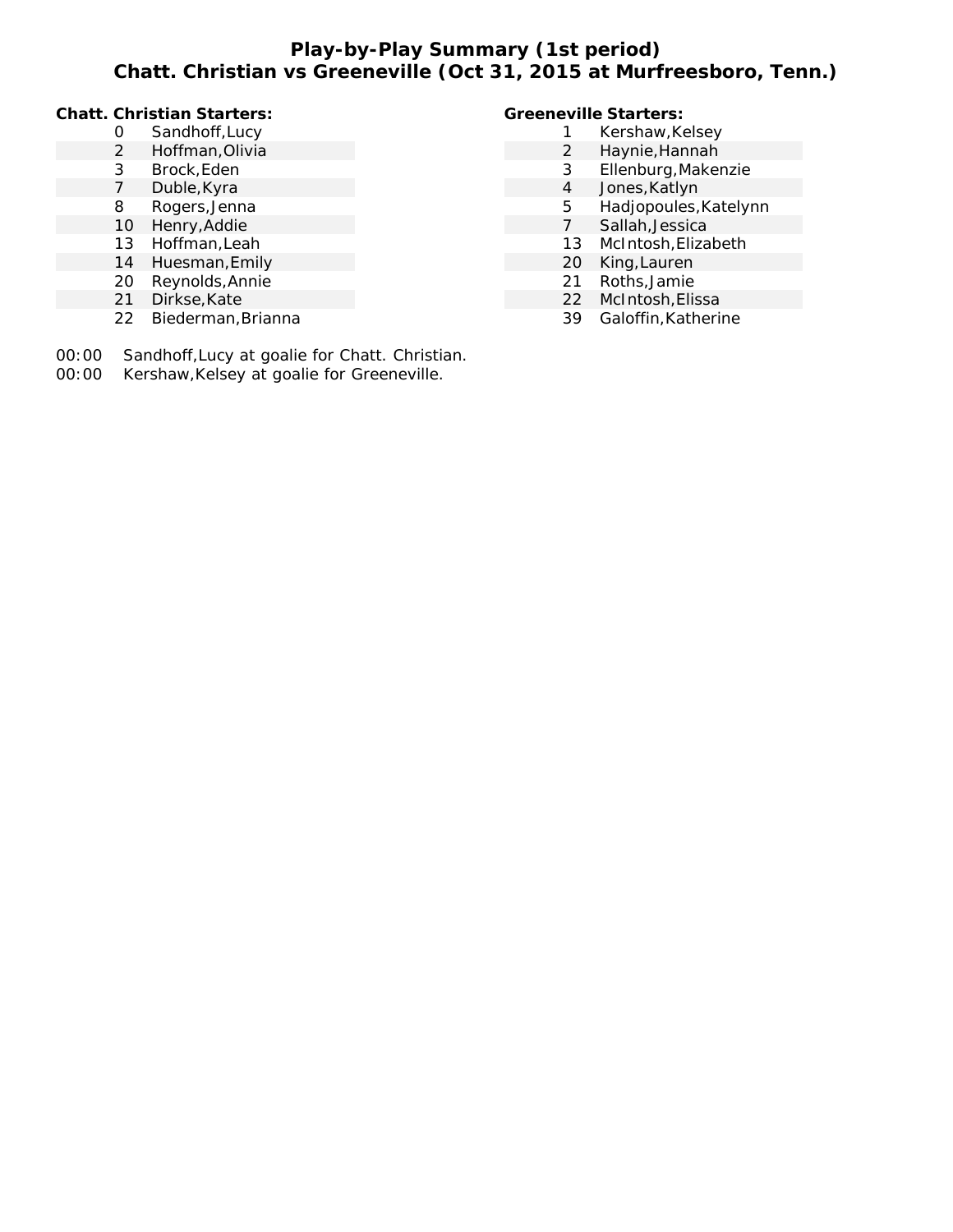### **Play-by-Play Summary (2nd period)**

# **Chatt. Christian vs Greeneville (Oct 31, 2015 at Murfreesboro, Tenn.)**

- 40:00 Start of 2nd period.
- 00:00 Start of 1st period [00:00].
- 01:12 Corner kick by GREENE Hadjopoules,Katelynn [01:12].
- 06:54 Corner kick by GREENE Galoffin,Katherine [06:54].
- 07:52 CCS substitution: Brock,Ella for Reynolds,Annie.
- 12:08 Corner kick by GREENE Hadjopoules,Katelynn [12:08].
- 12:16 Header GOAL by GREENE Sallah,Jessica (FIRST GOAL), Assist by Hadjopoules,Katelynn.

#### **CHATT. CHRISTIAN 0, GREENEVILLE 1**

- \*
- 12:42 CCS substitution: Brooks,Taylor for Duble,Kyra.
- 13:42 Offside against Greeneville.
- 14:58 CCS substitution: Ligon,Laura for Brock,Eden.
- 14:58 CCS substitution: Duble,Kyra for Hoffman,Olivia.
- 16:57 Corner kick by GREENE Hadjopoules,Katelynn [16:57].
- 17:01 Header GOAL by GREENE Sallah,Jessica, Assist by Hadjopoules,Katelynn.

#### **CHATT. CHRISTIAN 0, GREENEVILLE 2**

- \*
- 17:45 Shot by GREENE Galoffin,Katherine, SAVE Sandhoff,Lucy.
- 18:30 CCS substitution: Hoffman,Olivia for Ligon,Laura.
- 18:30 CCS substitution: Samples,Olivia for Brooks,Taylor.
- 20:34 CCS substitution: Davick,Katie for Huesman,Emily.
- 21:13 GREENE substitution: Gregg,Lexi for Sallah,Jessica.
- 21:13 GREENE substitution: Albright,Lauren for Ellenburg,Makenzie.
- 21:13 GREENE substitution: Iezzi,Sabrina for McIntosh,Elissa.
- 23:45 CCS substitution: Brock,Eden for Brock,Ella.
- 23:56 CCS substitution: Reynolds,Annie for Ligon,Laura.
- 25:51 Corner kick by GREENE Hadjopoules,Katelynn [25:51].
- 26:01 Header Shot by GREENE Roths,Jamie HIT CROSSBAR.
- 29:16 Shot by CCS Hoffman,Leah, SAVE Kershaw,Kelsey.
- 30:18 GREENE substitution: McIntosh,Elissa for Albright,Lauren.
- 30:18 GREENE substitution: Ellenburg,Makenzie for Hadjopoules,Katelynn.
- 30:18 GREENE substitution: Sallah,Jessica for Gregg,Lexi.
- 30:18 CCS substitution: Huesman,Emily for Reynolds,Annie.
- 30:18 CCS substitution: Brock,Ella for Biederman,Brianna.
- 31:20 Shot by GREENE Sallah,Jessica, SAVE Sandhoff,Lucy.
- 31:46 Corner kick by GREENE Galoffin,Katherine [31:46].
- 32:49 GOAL by CCS Hoffman,Olivia, Assist by Duble,Kyra.

#### **CHATT. CHRISTIAN 1, GREENEVILLE 2**

- \* 34:19 CCS substitution: Biederman,Brianna for Davick,Katie.
- 34:19 CCS substitution: Ligon,Laura for Brock,Eden. Foul on Greeneville.
- 36:26 GREENE substitution: Hadjopoules,Katelynn for McIntosh,Elissa.
- 36:26 CCS substitution: Brock,Eden for Ligon,Laura.
- 37:29 Shot by CCS Duble, Kyra, SAVE Kershaw, Kelsey.
- 38:30 GOAL by GREENE Sallah,Jessica.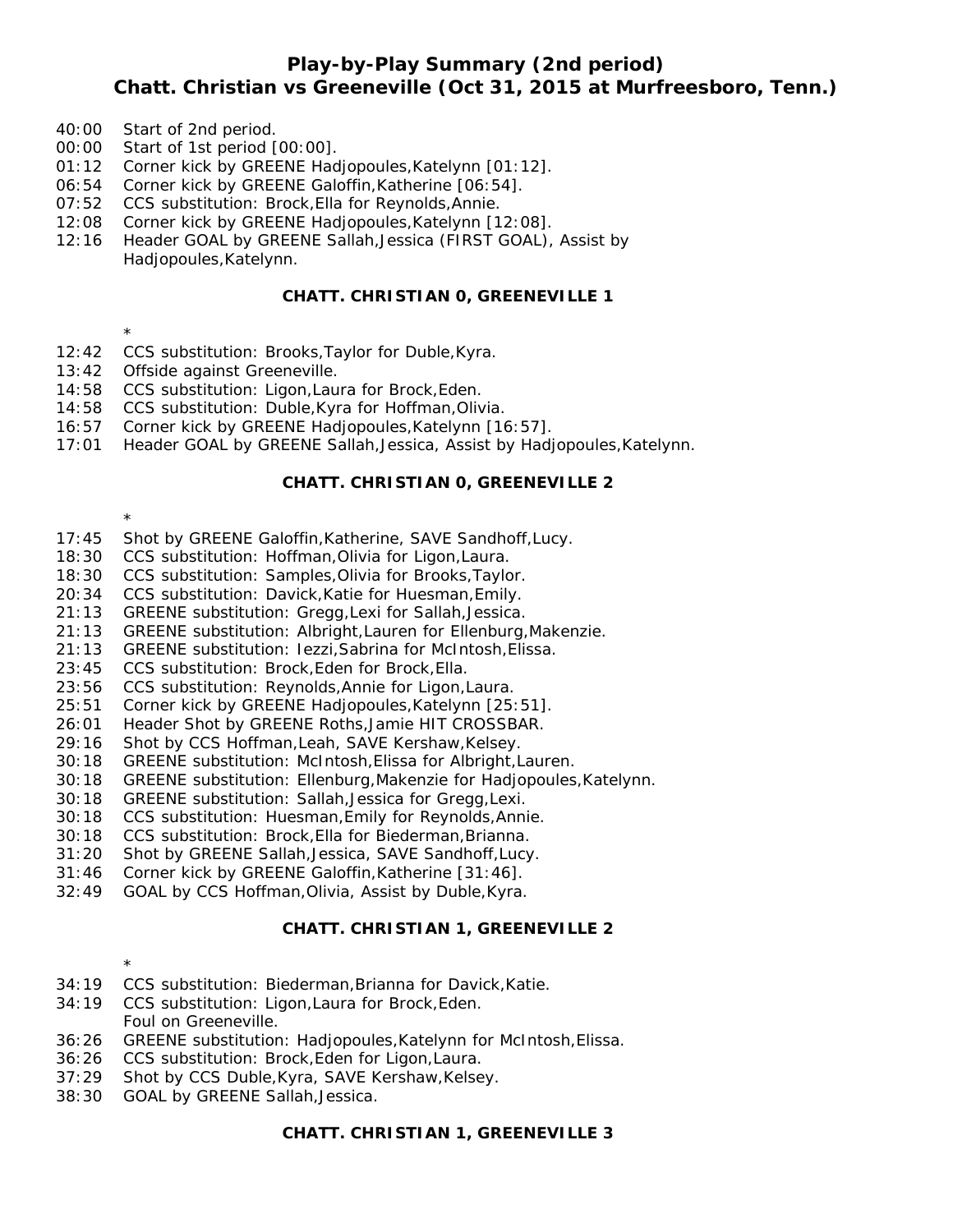# **Play-by-Play Summary (1st period) Chatt. Christian vs Greeneville (Oct 31, 2015 at Murfreesboro, Tenn.)**

\*

Foul on Greeneville.